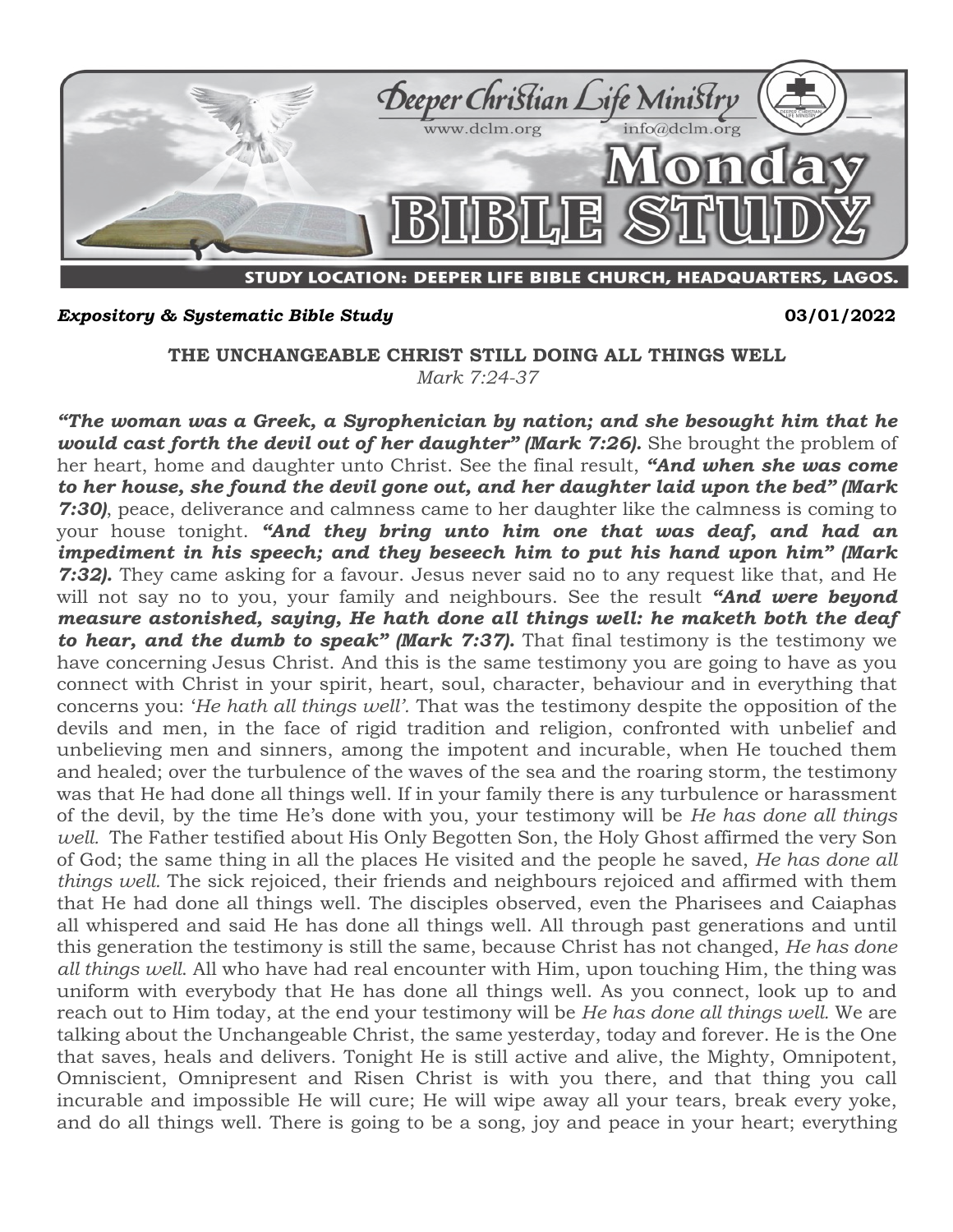gloomy and dark will be taken away from your life and you will testify to all around you that He has done all things well. The Lord confirm it in your life, in Jesus' name.

## 1. **THE PERSEVERANCE OF A GENTILE WITH GREAT FAITH**  *Mark 7:25*

This gentile woman was the first person that came to Christ knowing that she was not going back empty-handed but would get something from Christ; that her great faith will not be disappointed. *"The woman was a Greek, a Syrophenician by nation; and she besought him that he would cast forth the devil out of her daughter" (Mark 7:26).* **The Lord does** not need a physical contact before that blessing can pass on to you. Even at a distance, where you are far away watching online, as the word and the Name of Christ come forth, you are delivered in Jesus' Name. *"But Jesus said unto her, Let the children first be filled: for it is not meet to take the children's bread, and to cast it unto the dogs" (Mark 7:27).*  What Christ was saying here was that the children of Israel were the children of the kingdom, and the promises and provision belonged to them. The Gentiles were like dogs, and it was not right to give the children's bread to dogs. What Jesus said was right because all have sinned and come short of the glory of God. But the Gentiles had sinned further and made themselves unclean and unacceptable in the sight of God. But this woman did not contradict Christ for calling her a dog, neither did she give up beseeching Him. She was wise, you will be wise. What you came for, if you stay, you will get. *"And she answered and said unto him, Yes, Lord: yet the dogs under the table eat of the children's crumbs" (Mark 7:28).*  Don't ever contradict or argue, but be in agreement with what Christ says concerning you. The wisdom to pray, ask the Lord and demand what you need, will be given unto you. *"And he said unto her, For this saying go thy way; the devil is gone out of thy daughter" (Mark 7:29).* For that saying, the proper prayer, and giving the proper answer, the devil was departed out of the daughter. Three lessons here:

*(i) The Prayer/Plea for Great Favour - Matthew 15:22-26; 17:15-18*. What the woman came for was something that no physician in her nation or a Jewish priest could do for her. She came from the coast of Tyre and Sidon pleading with the Lord, not the disciples, for He is the Lord of all, not only of the Jews but also the Gentiles. She was not discouraged by the attitude of the disciples toward her. There are some people that are easily discouraged and annoyed by the behaviour or attitude of others, but not this woman; she came for something and she was going to get what she came for, whatever the attitude of those around Jesus *(Matthew 15:22-24). "Then came she and worshipped him, saying, Lord, help me" (Matthew 15:25).* This woman still called Him Lord despite all the sayings to discourage her. The Lord will help you tonight. *"But he answered and said, It is not meet to take the children's*  **bread, and to cast it to dogs" (Matthew 15:26).** This was a test of her faith; she passed and her daughter was delivered. You will pass your test. You will not go back home emptyhanded, you will not be discouraged nor annoyed by the attitude of others. The Lord will answer your prayers. *"Lord, have mercy on my son: for he is lunatick, and sore vexed: for ofttimes he falleth into the fire, and oft into the water. And I brought him to thy*  disciples, and they could not cure him" (Matthew 17:15-16). Here was another case of a man praying, pleading, asking the Lord for a great favour. He brought his son first to the disciples of Jesus, believing they had delegated power, but they could not help. He was not discouraged, but waited for Jesus to come down from the mount. So don't go home with that problem, be patient and wait for Jesus, for the solution is near.

*(ii) Her Perseverance with Great Fervency - Matthew 15:24-28*. She did not allow her faith, perseverance to cool down. *"But he answered and said, I am not sent but unto the lost*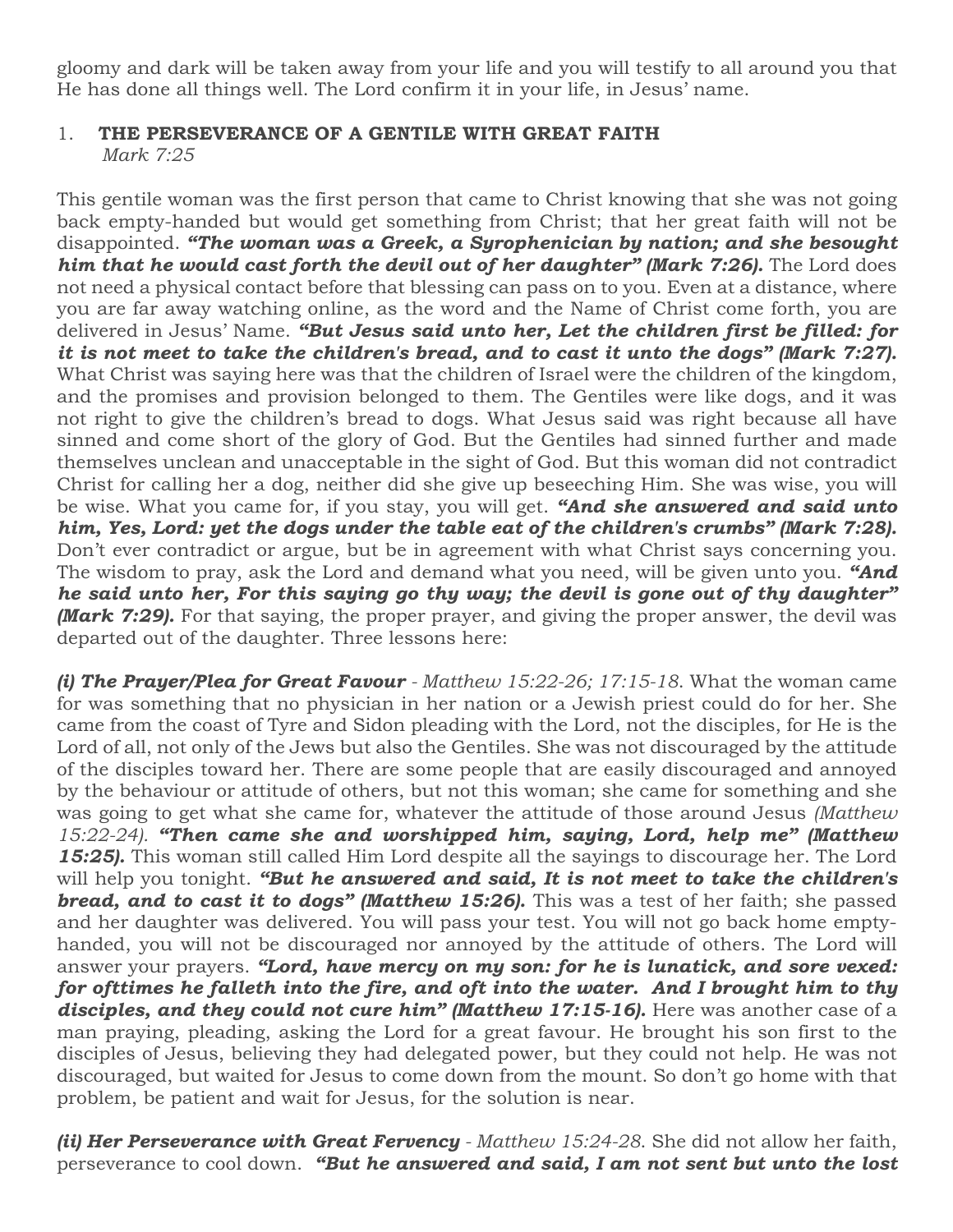*sheep of the house of Israel. Then came she and worshipped him, saying, Lord, help me" (Matthew 15:24-25).* Even after Jesus said this, this woman still persevered. This woman did not have a promise but still came to the Lord as her Creator; such people will never be disappointed. For the people that know that Jesus Christ died for their sins on the Cross at Calvary and took the consequences of sin away, there must be solution; solution to your personal and family problems. You may not be able to point to any particular promise, but if God be God and Jesus the very Son of God, He will help you. *"And she said, Truth, Lord: yet the dogs eat of the crumbs which fall from their masters' table" (Matthew 15:27).* This woman will never accuse the Lord of saying anything wrong, for everything He says is the truth and factual. There are people that call Him Lord and yet accuse Him of being unfaithful and unfair, when anything goes wrong in their lives; they even almost get to the border of blasphemy. Yet they call Him Lord and Saviour. Stop all that argument and false accusation. Jesus knows more about you than you know about yourself. If when in your life storms are raging, mountains moving, and all accusations coming against you, you go to Jesus like this woman, that whatever they say or do He is your Lord and always faithful, you are not far from your miracle.

*(iii) The Power of Great Faith - Matthew 15:28; Ephesians 3:20; 6:16.* Faith will never fail. And since you have faith in Christ, and will not let go nor give up, faith that tonight you are not going back home without getting your miracle, all things are possible and you will not go back empty-handed. There shall be manifestation of what you are asking of Him. It is coming your way. *"Then Jesus answered and said unto her, O woman, great is thy faith: be it unto thee even as thou wilt. And her daughter was made whole from that very hour" (Matthew 15:28).* What the Pharisees, Sadducees and Jewish people did not have, this woman got. What others do not have you will get. This is your hour and time; the Lord will not disappoint you. *"Now unto him that is able to do exceeding abundantly above all that we ask or think, according to the power that worketh is us," (Ephesians 3:20).* God is able. With that great faith in the Lord you are going to be freed. *"Above all, taking the shield of faith, wherewith ye shall be able to quench all the fiery darts of the wicked" (Ephesians 6:16).*

## 2. **THE PROMISE OF GOD AND ITS FULFILMENT**  *Mark 7:31-35*

What God has promised, provided, pronounced, and as we look at this second part, the fulfilment came. No disappointment in your life but expectation and fulfilment in Jesus' name. *"And they bring unto him one that was deaf, and had an impediment in his speech; and they beseech him to put his hand upon him." (Mark 7:32).* What motivated them to bring this man to Christ? Three things here;

*(i) The Promise of the Almighty - Isaiah 35:4-5; 29:14,18; 32:3,4*. It is good to study your Bible and know the promises of God so that whenever a problem arises in your family or Christian life, you will be able to lay hold on His promises to get your problem solved. *"Say to them that are of a fearful heart, Be strong, fear not: behold, your God will come with vengeance, even God with a recompence; he will come and save you" (Isaiah*  **35:4).** You must know the promises of God so that if you fall into a dungeon, sin, shame, sickness, poverty or penury, you know He will come and save as you call on Him. *"Then the eyes of the blind shall be opened, and the ears of the deaf shall be unstopped" (Isaiah 35:5).* These people understood and knew that Christ is the fulfilment of the promises of God, and they brought that dumb and deaf man to Him. There are many promises of the Lord waiting to be claimed, and you are going to claim them tonight.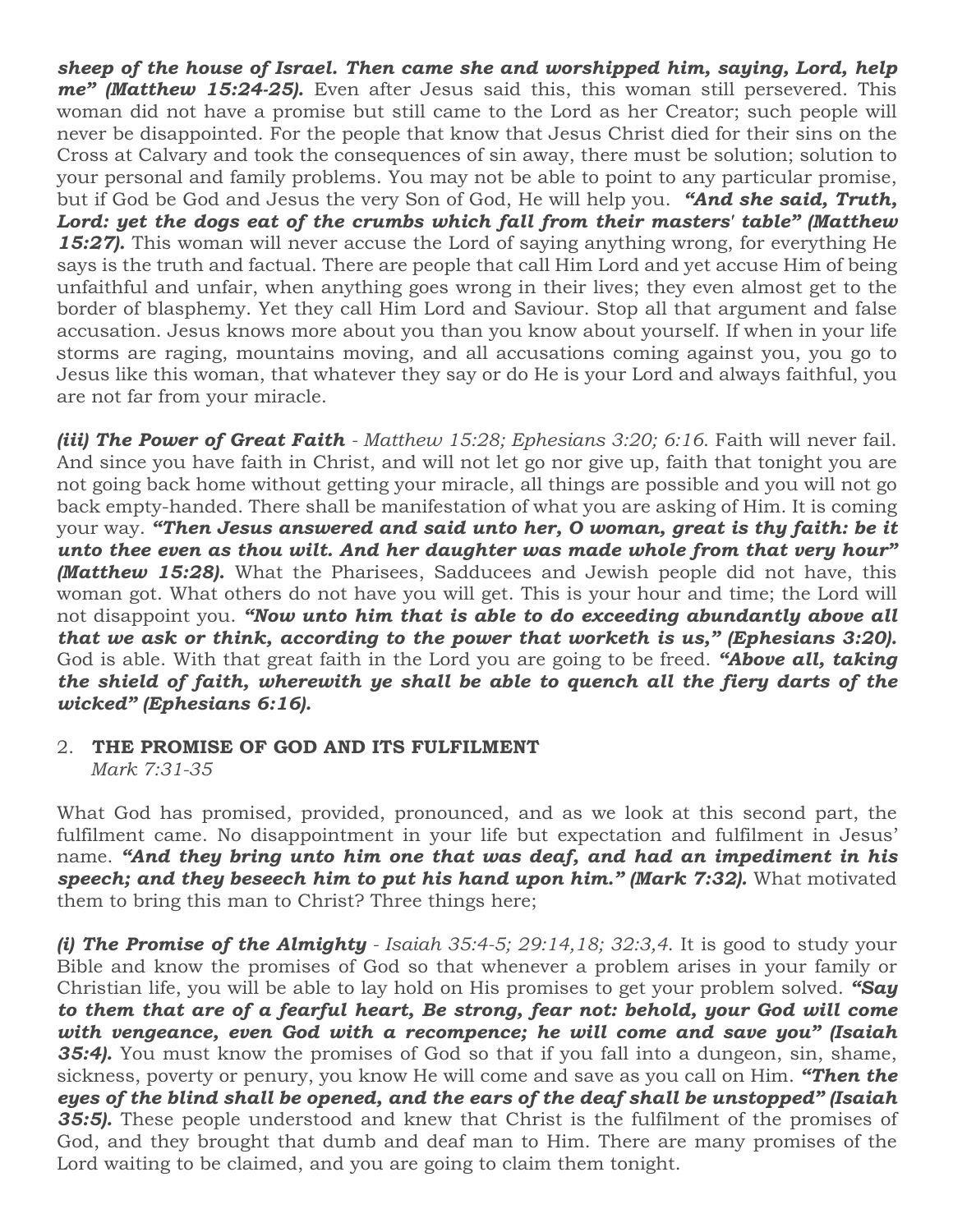*(ii) The Possibility of His Authority - Mark 2:12; Luke 4:36; Psalms 33:9*. They had heard what he had done in other places, so they said if He did that in those places, then He can do the same with this man with impediment in his speech. *"And immediately he arose, took up the bed, and went forth before them all; insomuch that they were all amazed, and glorified God, saying, We never saw it on this fashion" (Mark 2:12).* Your miracle and the touch of God upon your life is going to be immediate and instantaneous. The Lord will roll that painful thing out of your life immediately. He is the Creator, and He will manifest his Grace and Truth in every life. *"For he spake, and it was done; he commanded, and*  it stood fast" (Psalms 33:9). He commanded unclean spirits and they came out; they couldn't argue with Him, every evil spirit will come out.

*(iii) The Publicity after their Astonishment - Mark 7:36; Luke 8:39-40; Mark 13:10*. His power amazed them and they were astonished. *"And he charged them that they should tell no man: but the more he charged them, so much the more a great deal they published it" (Mark 7:36).* They were so astonished that they could not hold back, nor stop talking about it. When something good happens to you, you are so excited to tell everybody around you with your smile and words of your mouth. You will make first class in faith, miracles, moving your mountains, and in the blessing, and breakthroughs that the Lord is going to give to you in Jesus' name. You will publicise with joy and excitement. *"And the gospel must first be published among all nations" (Mark 13:10).* If that gospel has come to your life to save, heal, sanctify, turn your family around, then publish it and tell others about it, and talk about the goodness of the Lord with joy and excitement. Don't publicise bad but good news, and people around will be transformed and changed, in Jesus' Name.

## 3. **THE PERCEPTION OF HIS GREATNESS AND FINALITY**

 *Mark 7:30,37; Matthew 12:41-42; Luke 7:12-16; John 8:53,58; Hebrews 4:14; 13:20,21*

This was the perception of the people that came to Christ and were connected to Him, that nothing was impossible with Him, and He became the final authority of all the impossibilities in their lives. All the people that tried to help them, the physicians and helpers failed, but when they came to Him He put finality to all their problems and they were resolved. There is finality in your life and family tonight as you connect with this Jesus. You don't have to go on crying; Christ is there to bring finality to your problems. They searched in all their history, and they looked at all the people, prophets and priests in the Old testament, and said that they had never seen any prophet or priest, preacher or shepherd like this. Christ is unique and Universal, helping and blessing everyone. No matter the challenge and predicament, He is able to solve every problem; that was why they said that He has done all things well. Jesus is Great, greater than anyone that ever lived, is living now or that will ever live on earth. He is incomparable; you cannot compare Him with any prophet or priest. He is Great, greater than all men. *"The men of Nineveh shall rise in judgment with this generation, and shall condemn it: because they repented at the preaching of Jonas; and, behold, a greater than Jonas is here" (Matthew 12:41).* A greater than the Old Testament and contemporary prophets is here. Think of all the kings in the Old Testament, no king was as rich, wise as Solomon, and yet in his greatness, he was not at any level like Christ's, for a greater than Solomon is here *(Matthew 12:42).* They appreciated and publicised the greatness of our Lord Jesus Christ. He had compassion on the widow woman whose only son had died and raised him up. He will have compassion on you. *"And there came a fear on all: and they glorified God, saying, That a great prophet is risen up among us; and, That God hath visited his people" (Luke 7:16).* He showed everybody that He was greater than anyone that had ever been before Him. Once you know the greatness of Christ, it is Christ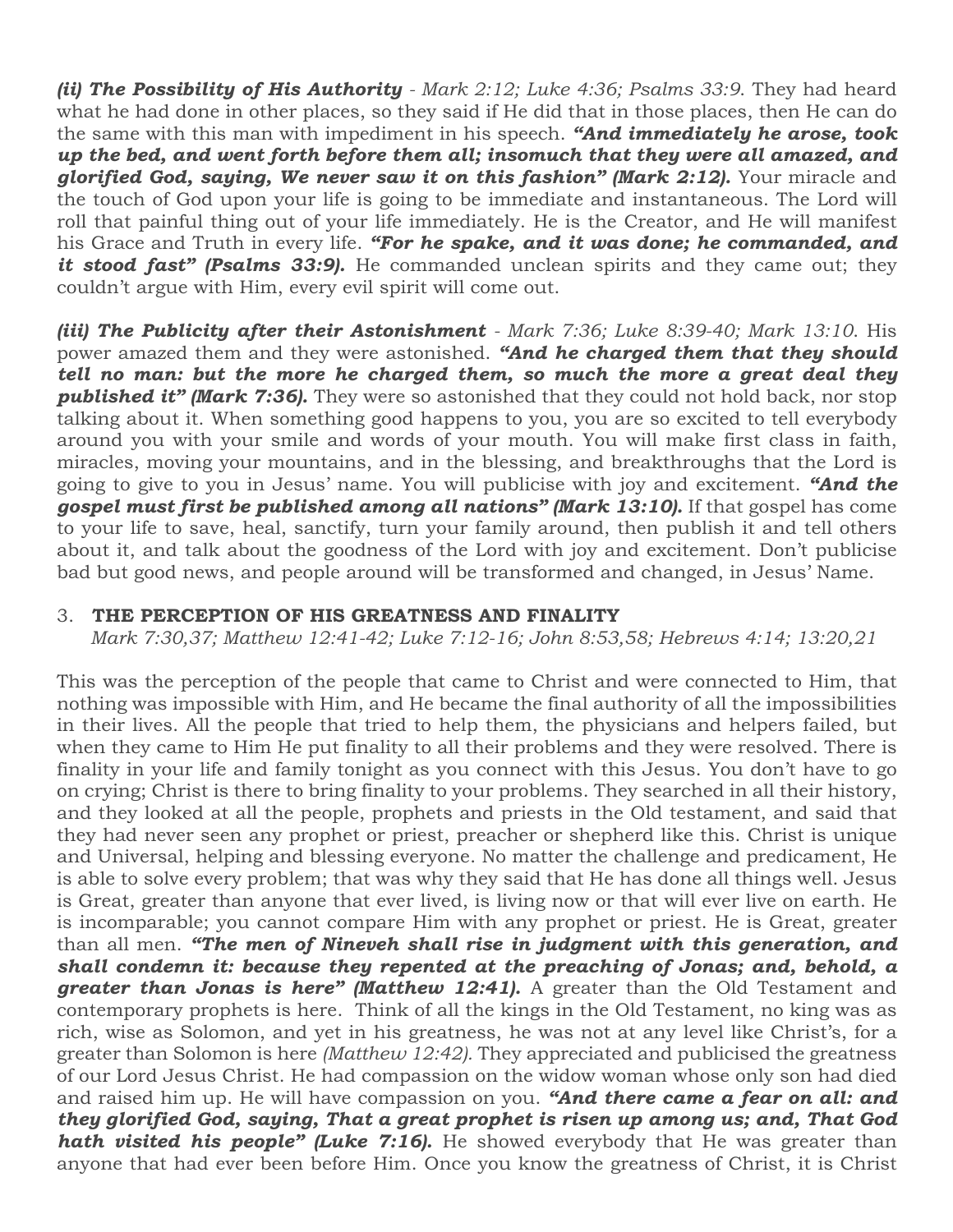and Christ alone. Jesus, and Jesus only is the King of kings and Lord of lords, and there is no one that you can compare with Him. *"Jesus said unto them, Verily, verily, I say unto you, Before Abraham was, I am" (John 8:53).* He is the I AM that I AM, the One that came to this world and has gone to heaven. He is greater than all men and religious people anywhere and everywhere. There is no name under the sun as great as His Name; there is no priest under the sun as great as His Priesthood. He is all I need, want and will have. He will save, heal, deliver, set free for He is the greatest of all. He is the Great High Priest, and we can hold fast our profession *(Hebrews 4:14)*. He will not disappoint us in Jesus' Name. They looked at everything Jesus did and this particular thing He had done here, and couldn't resist that testimony that He had done all things well. He did all things well as we look at the following cases during His earthly ministry:

(i) He cured the most incurable - the woman with the issue of blood for twelve years had spent all she had to find a solution to her problem. Then she met Jesus and was cured of that incurable disease.

(ii) He saved the vilest of sinner - that woman that wept at His because of her sins; Jesus forgave her many sins.

(iii) He cleansed the most defiled and unclean - if you are so unclean and defiled in your heart and life, as the leper that came for cleansing, you can receive that cleansing as well.

(iv) He transformed the most avaricious among men - Zacchaeus, and all greed and covetousness vanished away. As you meet Jesus tonight, you will take forgiveness, salvation, freedom back with you tonight in Jesus' Name.

(v) He converted the hardest of all men - Saul of Tarsus who later became Paul the Apostle. He wanted to wipe out the religion of the Nazarene but Jesus met with him and he was instantaneously converted and became a follower. Jesus knows your name, heart and needs tonight and will change and do what you cannot do for yourself in Jesus' name.

(vi) He tamed the most violent of all men – the man possessed with legion of demons. With one word He cast them out. The Lord will change and transform your life.

(vii) He stilled and quietened even storm with His word. Peace, be still and everything became calm. In your life, whatever may be the storm, wave, turbulence, or rage of the enemy, the Lord speaks, Peace be still, and everything will be calm.

(viii) He enlightened the darkest of all heart - the man born blind, when he met Jesus received his sight, and became enlightened not only in the physical but in the spiritual, that before the Pharisees, he became a teacher of the rulers in the synagogue. Jesus can do the same today. He will take away ignorance in all areas of our lives in Jesus Name.

(ix) He broke the strongest chain of habits. There are people who have habits binding them like chain and they cannot help themselves. Jesus will break the chain of that sinful and bad habit and take it away. He hath done all things well because, *"….if any man be in Christ, he is a new creature: old things are passed away; behold, all things are become new" (2 Corinthians 5:17).* In your life, family, work of your hands and ministry, all things will become new